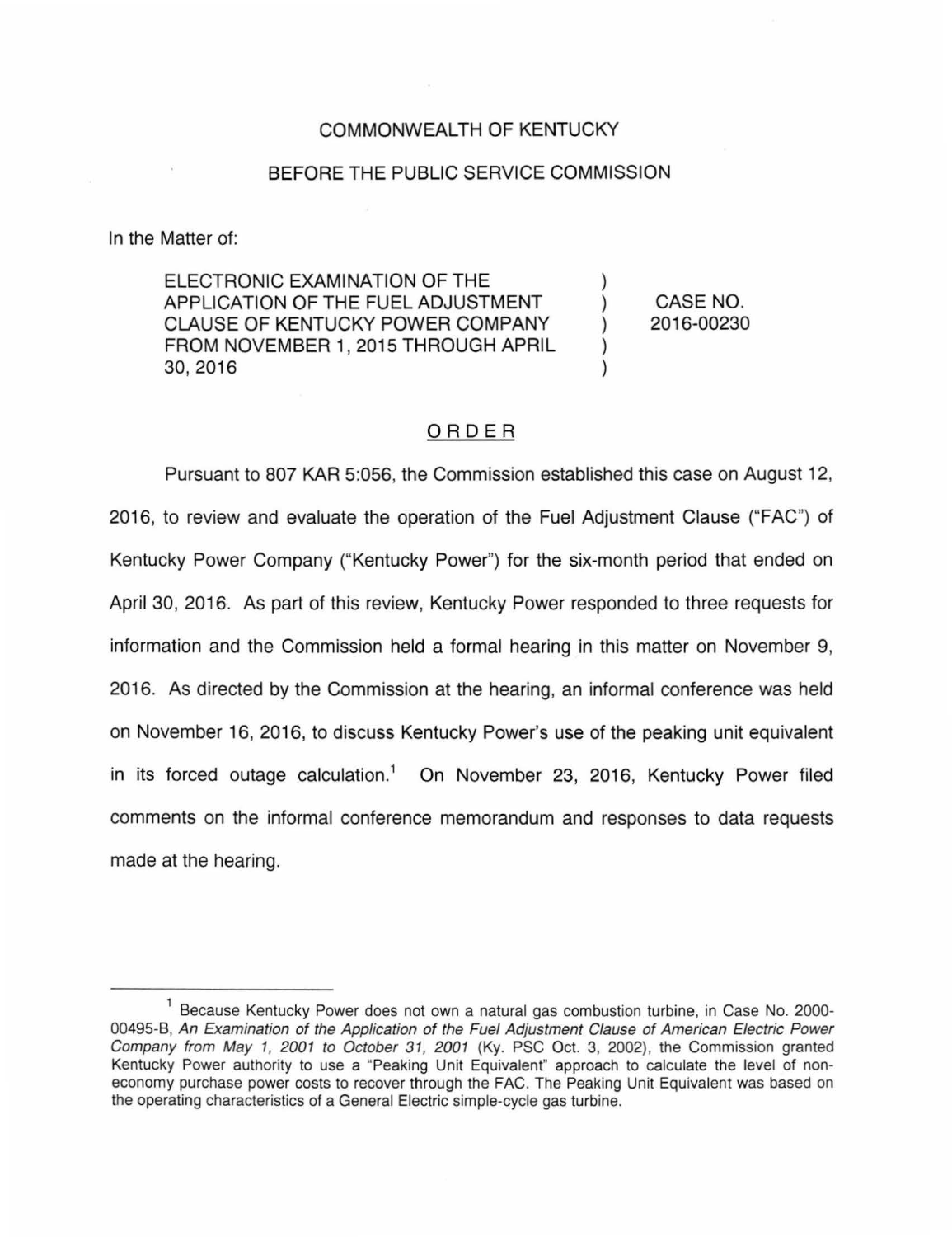The Commission has previously established Kentucky Power's base fuel cost as 27.25 mills per kWh.<sup>2</sup> A review of Kentucky Power's monthly FAC filings shows that the fuel cost billed for the six-month period under review ranged from a low of 24.19 mills in November 2015 to a high of 27.07 mills in March 2016, with a six-month average of 25.65 mills.

## Forced Outage Calculation

Section 1(3)(a) and (b) and Section 1(4) of Administrative Regulation 807 KAR 5:056 explains how the amount of fuel costs recoverable through the FAC in forced outage situations is calculated.<sup>3</sup> Per this regulation, recovery of fuel costs through the FAC during a forced outage is limited to the lesser of the assigned cost of power (the cost of fuel that would have been used in plants suffering a forced outage) and the substitute cost of power (the replacement power, whether it be generation from a different generating unit or purchased power). Kentucky Power has been using the "difference between the cost of its highest cost generation unit (including the hypothetical peaking unit equivalent) and the purchase power cost multiplied by the MW associated with the forced outage to calculate the amount to be excluded from recovery through the FAC."<sup>4</sup>

In instances in which the peaking unit equivalent is greater than the generation cost of the unit forced out, Kentucky Power is recovering more through the FAC than it would if the peaking unit equivalent was not used in the calculation. Kentucky Power

<sup>&</sup>lt;sup>2</sup> Case No. 2014-00450, An Examination of the Application of the Fuel Adjustment Clause of Kentucky Power Company from November 1, 2012 Through October 31, 2014 (Ky. PSC Aug. 11, 2015).

<sup>&</sup>lt;sup>3</sup> The regulation pertains to forced outages lasting for a continuous period in excess of six hours.

<sup>&</sup>lt;sup>4</sup> Kentucky Power's response to Commission Staff's Third Request for Information, Item 3.a.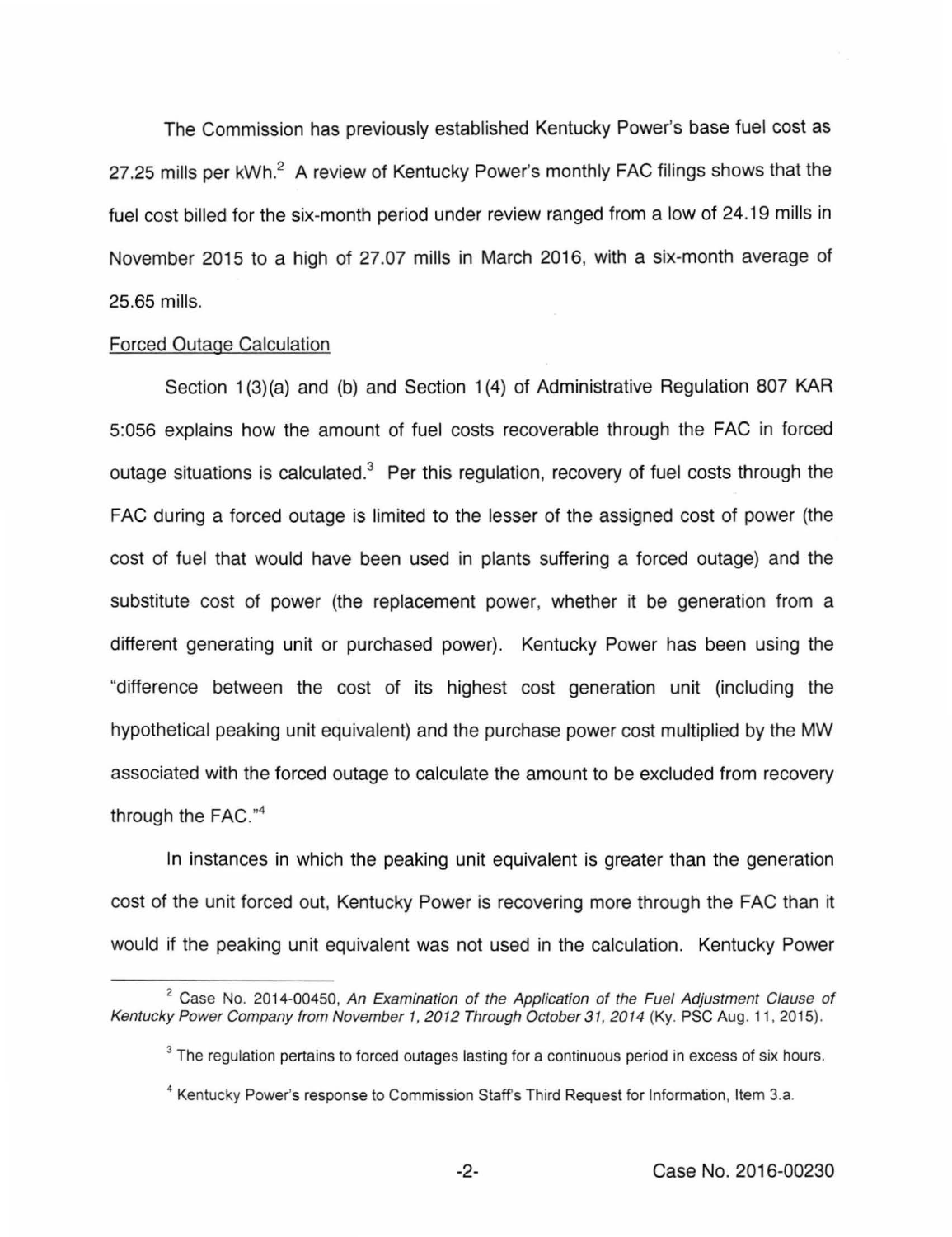states that it believes that its methodology was required by the Commission's May 2, 2002, and October 3, 2002 Orders in Case No. 2000-00495-B.<sup>5</sup> However, the language in those orders was meant to address "non-economy power purchases" in general and not forced outages situations. The FAC regulation has specific instructions that must be followed for forced outage situations. Kentucky Power should immediately begin limiting the recovery of fuel costs through the FAC during a forced outage to the lesser of the assigned cost of power and the substitute cost of power and cease utilizing the peaking unit equivalent in its calculation.

While Kentucky Power has been incorrectly calculating the amount recoverable through the FAC in forced outage situations, the Commission takes note that, for the review period, refunds to customers are not necessary. This is because fuel costs not recovered through the FAC in forced outage situations are recovered through Kentucky Power's Purchase Power Adjustment Tariff ("PPA"). Consequently, even though fuel cost recovery through the FAC was higher than it should have been, it was offset by lower cost recovery through the PPA.<sup>6</sup> Therefore, customers were not harmed.

Kentucky Power stated in response to the post-hearing data request that it began using the peaking unit equivalent in its forced outage calculation in May 2015.

<sup>&</sup>lt;sup>5</sup> Case No. 2000-00495-B, An Examination by the Public Service Commission of the Fuel Adjustment Clause of American Electric Power Company from May 1, 2001 to October 31, 2001 (Ky. PSG May 2, 2002, and Oct. 3, 2002).

<sup>&</sup>lt;sup>6</sup> A total of \$182,834.54 was recovered through the FAC that would have been recovered through the PPA. See Kentucky Power's response to Commission Staff's Second Request for Information, Item 2.b.(3), and Kentucky Power's response to Commission's Staffs Third Request for Information, Item 4.

<sup>&</sup>lt;sup>7</sup> Kentucky Power's response to Commission Staff's Post-Hearing Request for Information ("Post-Hearing Request"), Item 5.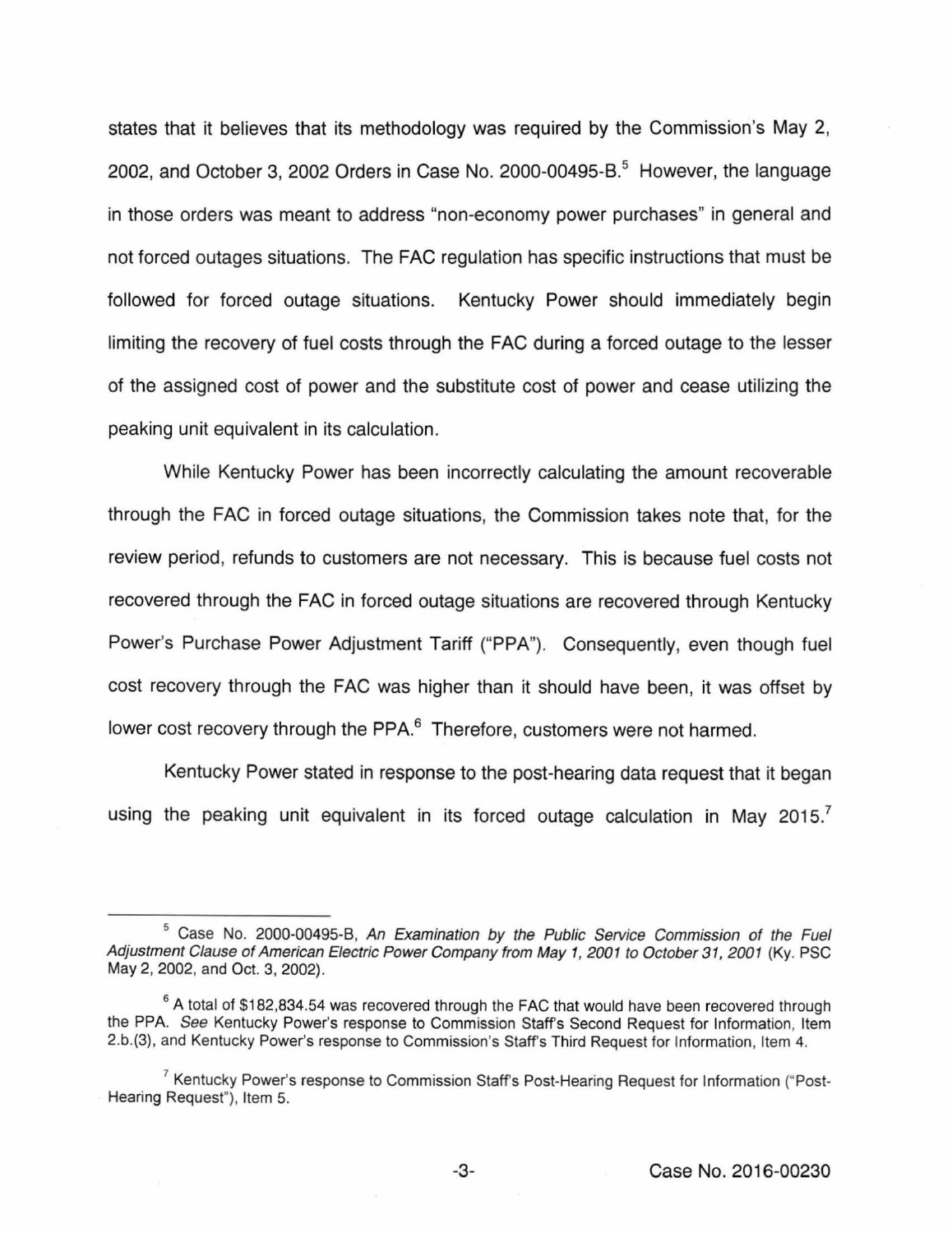Because the PPA Tariff began with the July 2015 expense month,<sup>8</sup> the only months of the two-year review period (November 1, 2014, through October 31, 2016} during which the PPA was not in use for which customers have not been made whole were May 2015 and June 2015. In response to another post-hearing data request, Kentucky Power addressed this issue, stating that it proposed to refund the total for those two months, \$32,673.62, in the first FAC filing following the Commission's final Order in this case.<sup>9</sup> The Commission appreciates Kentucky Power's proposal to refund for those months that fall outside of the six-month review period but fall within the two-year period, and finds that its proposal should be approved.

#### Substitute Cost of Power During Forced Outage

The Commission became aware during the processing of the six-month review cases for the jurisdictional generators that it may not be clear to the utilities what power costs should be used in determining the substitute cost of power during a forced outage. The substitute cost of power should reflect the cost of the power that replaced the unit forced out of service. For example, if power was purchased to replace the lost generation, then the cost of the power purchases is the substitute cost. If the utility increased its own generation to substitute for the lost generation, then the cost of the generation is the substitute cost. If power was purchased and the utility generated additional power from other units to replace the lost generation, then the substitute cost is equal to the total of the power purchases and the fuel costs of the additional generation.

 $8$  November 9, 2016 hearing at 12:15:05.

<sup>&</sup>lt;sup>9</sup> Kentucky Power's response to Post-Hearing Request, Item 6.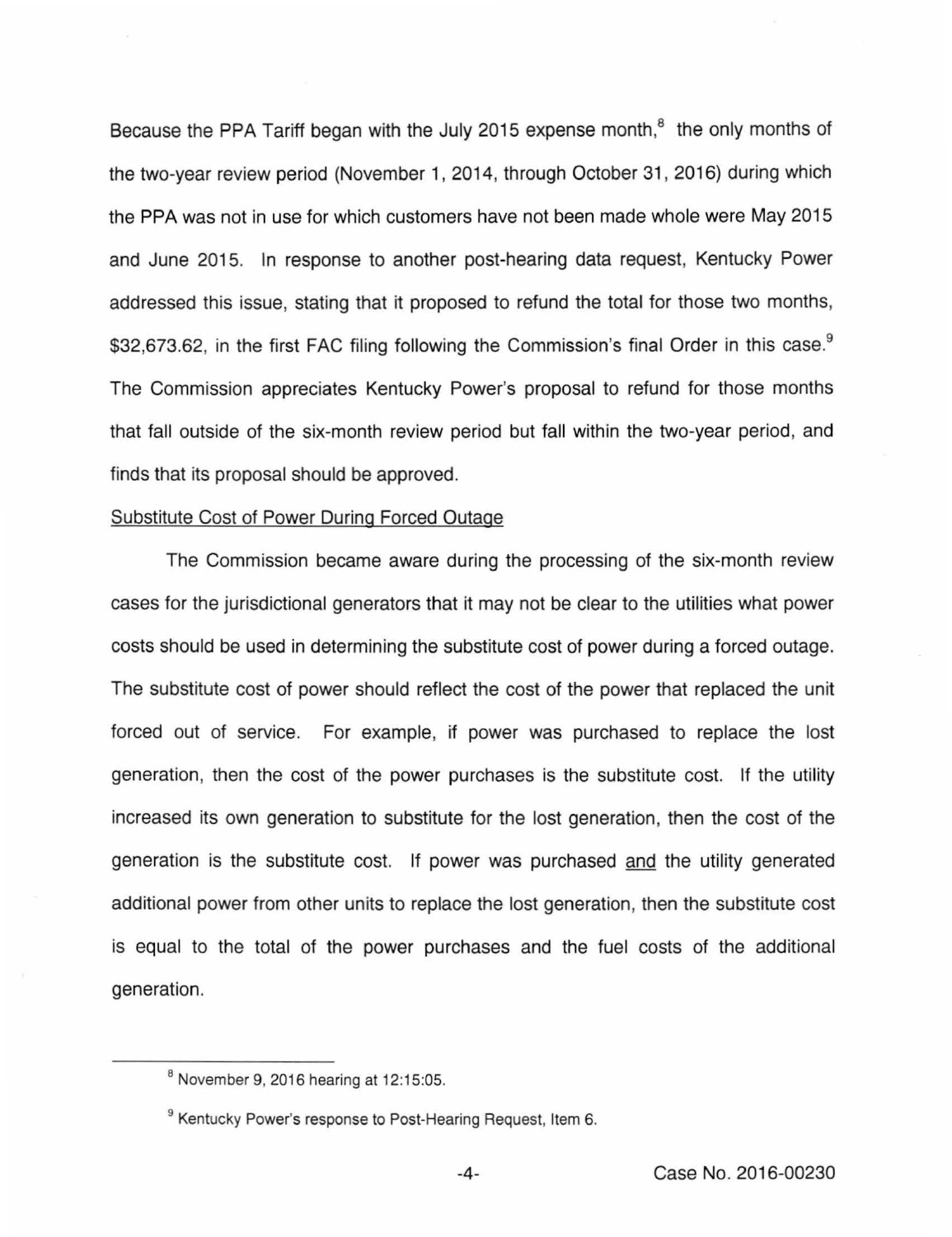The Commission also became aware that some utilities are calculating the substitute generation costs using the average cost of all other units operating during the forced outage period, rather than using the cost of a specific unit or units. The Commission finds this methodology to be acceptable when it is problematic and overly burdensome to determine the specific unit(s) affected by a forced outage and the extent to which each unit is affected.

The Commission, having considered the evidence of record and being otherwise sufficiently advised, finds no evidence of improper calculation or application of Kentucky Power's FAC charges or improper fuel procurement practices outside of those discussed in this Order related to the calculation of fuel cost recovery during instances of forced outages.

# IT IS THEREFORE ORDERED that:

1. The charges and credits billed by Kentucky Power through its FAG unrelated to its forced outage calculation for the period November 1, 2015, through April 30, 2016, are approved. The charges and credits billed by Kentucky Power through its FAG related to forced outage situations were based on an incorrect methodology; however, no refunds shall be required because customers were unharmed during the period November 1, 2015, through April 30, 2016, as discussed in this Order.

2. Kentucky Power's proposal to refund \$32,673.62 to customers in the first FAG filing following the date of this Order is approved.

3. Kentucky Power shall immediately begin limiting the recovery of fuel costs through the FAG during a forced outage to the lesser of the assigned cost of power and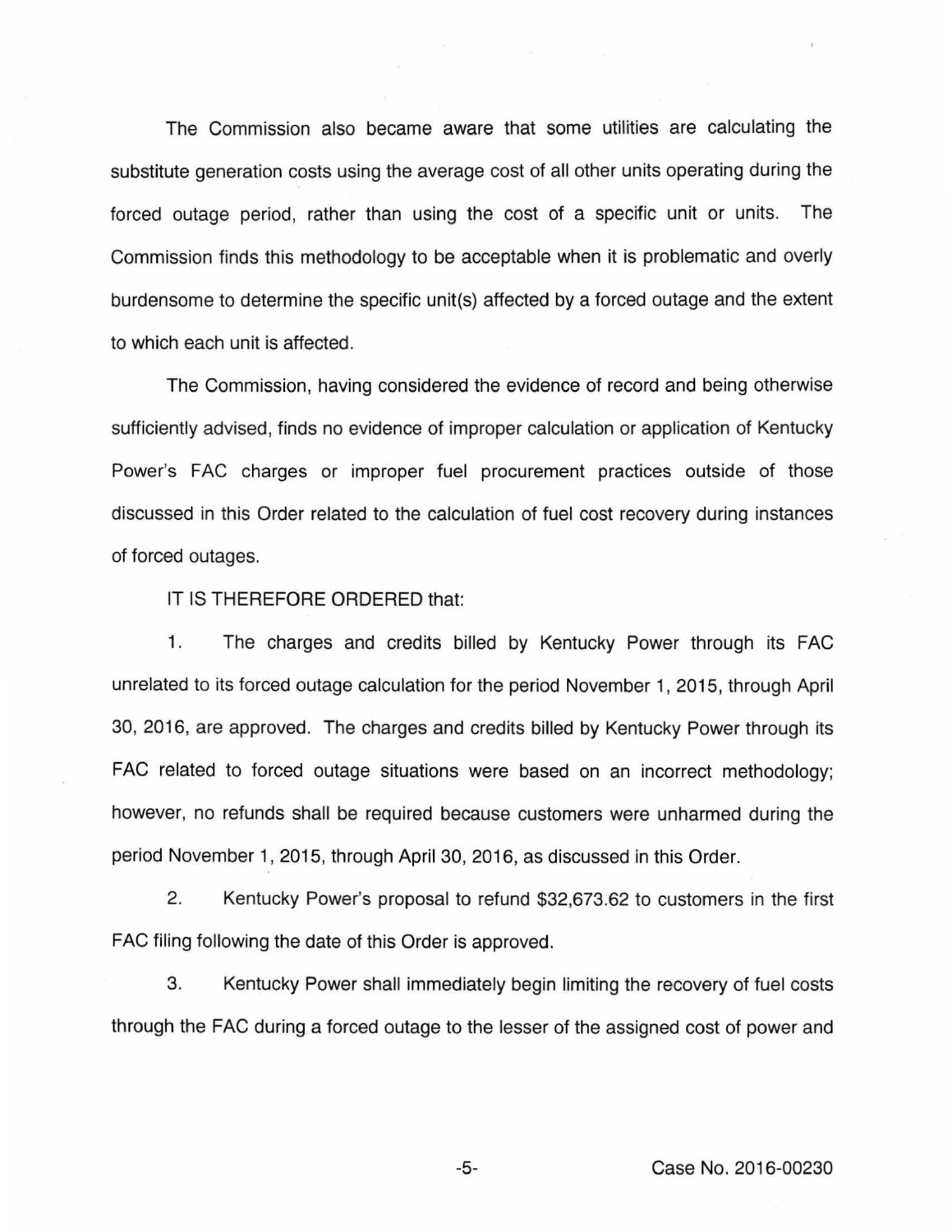the substitute cost of power and cease utilizing the peaking unit equivalent in its calculation.

By the Commission



ATTEST:

theres

Executive Director

Case No. 2016-00230